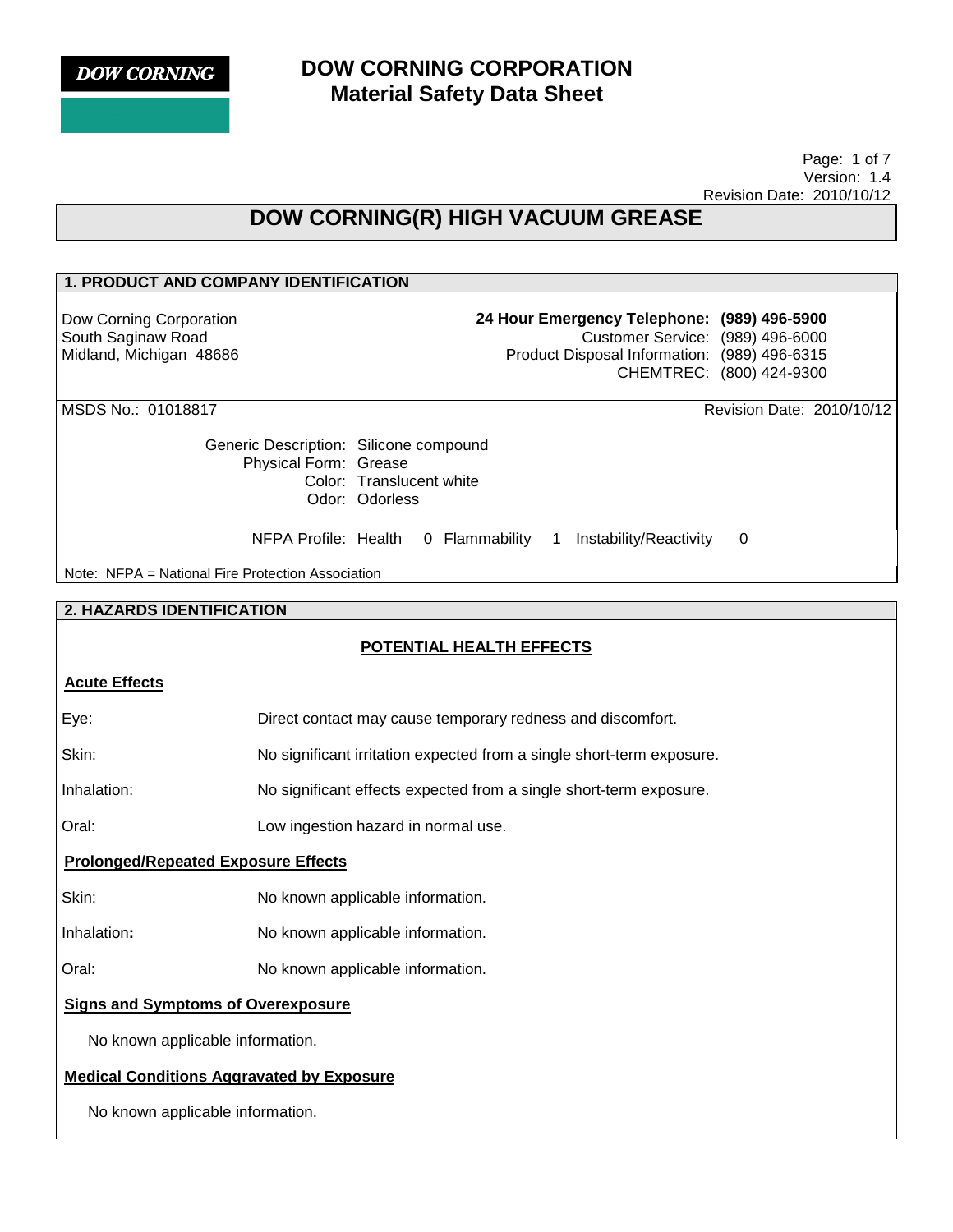### **DOW CORNING CORPORATION Material Safety Data Sheet**

 Page: 2 of 7 Version: 1.4 Revision Date: 2010/10/12

## **DOW CORNING(R) HIGH VACUUM GREASE**

The above listed potential effects of overexposure are based on actual data, results of studies performed upon similar compositions, component data and/or expert review of the product. Please refer to Section 11 for the detailed toxicology information.

#### **3. COMPOSITION/INFORMATION ON INGREDIENTS**

None present. This is not a hazardous material as defined in the OSHA Hazard Communication Standard.

# **4. FIRST AID MEASURES**  Eye: If irritation occurs, flush eye(s) with lukewarm gently flowing water for 5 minutes. Obtain medical attention. Skin: No health effects expected. If irritation does occur flush with lukewarm, gently flowing water for 5 minutes. If irritation persists, obtain medical advice. Inhalation: If symptoms are experienced remove source of contamination or move victim to fresh air. If irritation persists, obtain medical advice. Oral: If irritation or discomfort occur, obtain medical advice. Notes to Physician: Treat according to person's condition and specifics of exposure.

| <b>5. FIRE FIGHTING MEASURES</b> |                                                                                                                                                                                                                                                                               |  |
|----------------------------------|-------------------------------------------------------------------------------------------------------------------------------------------------------------------------------------------------------------------------------------------------------------------------------|--|
| Flash Point:                     | 212 °F / 100 °C (Closed Cup)                                                                                                                                                                                                                                                  |  |
| <b>Autoignition Temperature:</b> | Not determined.                                                                                                                                                                                                                                                               |  |
| Flammability Limits in Air:      | Not determined.                                                                                                                                                                                                                                                               |  |
| <b>Extinguishing Media:</b>      | On large fires use dry chemical, foam or water spray. On small fires use carbon dioxide<br>(CO2), dry chemical or water spray. Water can be used to cool fire exposed containers.                                                                                             |  |
| Fire Fighting Measures:          | Self-contained breathing apparatus and protective clothing should be worn in fighting large<br>fires involving chemicals. Determine the need to evacuate or isolate the area according to<br>your local emergency plan. Use water spray to keep fire exposed containers cool. |  |
| Unusual Fire Hazards:            | None.                                                                                                                                                                                                                                                                         |  |

#### **6. ACCIDENTAL RELEASE MEASURES**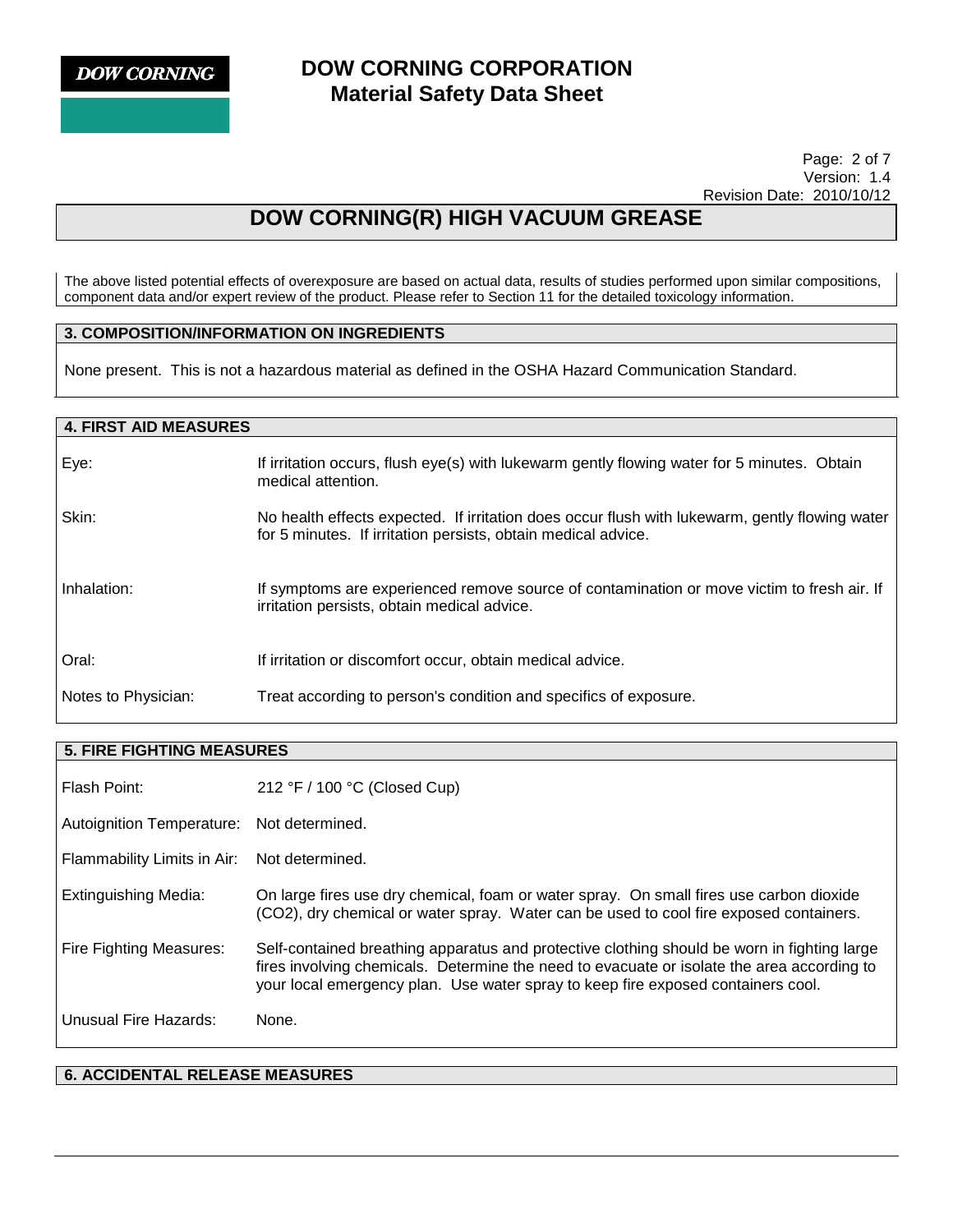### **DOW CORNING CORPORATION Material Safety Data Sheet**

 Page: 3 of 7 Version: 1.4 Revision Date: 2010/10/12

## **DOW CORNING(R) HIGH VACUUM GREASE**

Containment/Clean up: Determine whether to evacuate or isolate the area according to your local emergency plan. Observe all personal protection equipment recommendations described in Sections 5 and 8. For large spills, provide diking or other appropriate containment to keep material from spreading. If diked material can be pumped, store recovered material in appropriate container. Clean up remaining materials from spill with suitable absorbant. Clean area as appropriate since spilled materials, even in small quantities, may present a slip hazard. Final cleaning may require use of steam, solvents or detergents. Dispose of saturated absorbant or cleaning materials appropriately, since spontaneous heating may occur. Local, state and federal laws and regulations may apply to releases and disposal of this material, as well as those materials and items employed in the cleanup of releases. You will need to determine which federal, state and local laws and regulations are applicable. Sections 13 and 15 of this MSDS provide information regarding certain federal and state requirements.

Note: See Section 8 for Personal Protective Equipment for Spills. Call (989) 496-5900, if additional information is required.

#### **7. HANDLING AND STORAGE**

Use with adequate ventilation. Avoid eye contact.

Use reasonable care and store away from oxidizing materials.

#### **8. EXPOSURE CONTROLS / PERSONAL PROTECTION**

#### **Component Exposure Limits**

There are no components with workplace exposure limits.

#### **Engineering Controls**

Local Ventilation: None should be needed. General Ventilation: Recommended.

#### **Personal Protective Equipment for Routine Handling**

| <b>Personal Protective Equipment for Spills</b> |                                                                         |  |
|-------------------------------------------------|-------------------------------------------------------------------------|--|
| Suitable Respirator:                            | None should be needed.                                                  |  |
| Inhalation:                                     | No respiratory protection should be needed.                             |  |
| Suitable Gloves:                                | Handle in accordance with good industrial hygiene and safety practices. |  |
| Skin:                                           | Washing at mealtime and end of shift is adequate.                       |  |
| Eyes:                                           | Use proper protection - safety glasses as a minimum.                    |  |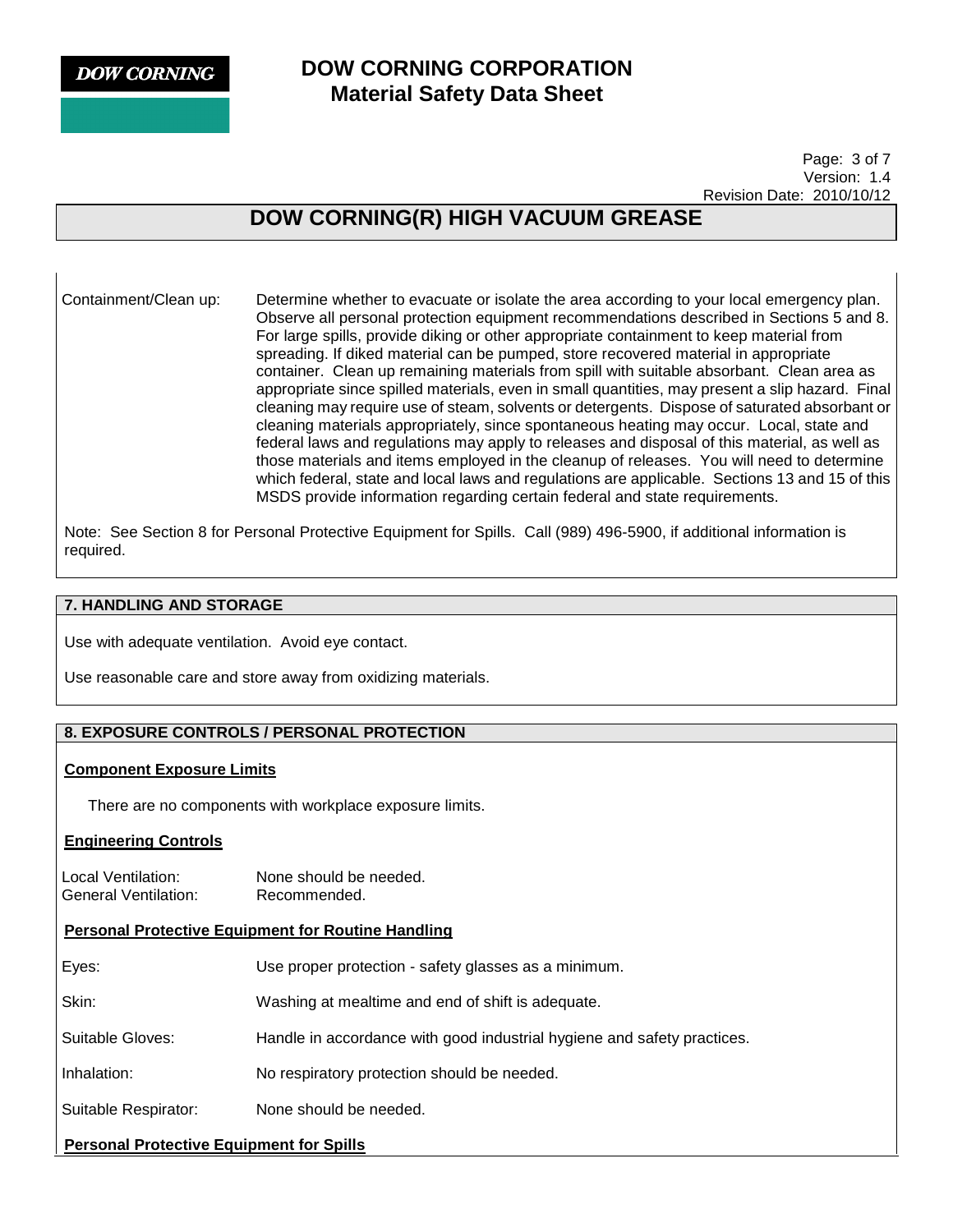Respirator:

### **DOW CORNING CORPORATION Material Safety Data Sheet**

 Page: 4 of 7 Version: 1.4 Revision Date: 2010/10/12

## **DOW CORNING(R) HIGH VACUUM GREASE**

Eyes: Use proper protection - safety glasses as a minimum.

Skin: Washing at mealtime and end of shift is adequate.

Inhalation/Suitable No respiratory protection should be needed.

Precautionary Measures: Avoid eye contact. Use reasonable care.

Note: These precautions are for room temperature handling. Use at elevated temperature or aerosol/spray applications may require added precautions.

#### **9. PHYSICAL AND CHEMICAL PROPERTIES**

| Physical Form: Grease<br>Specific Gravity @ 25°C: 1.1                                                                     | Color: Translucent white<br>Odor: Odorless<br>Viscosity: 2000000 cSt                    |
|---------------------------------------------------------------------------------------------------------------------------|-----------------------------------------------------------------------------------------|
| Freezing/Melting Point: Not determined.<br>Vapor Pressure @ 25°C: Not determined.<br>Solubility in Water: Not determined. | Boiling Point: Not determined.<br>Vapor Density: Not determined.<br>pH: Not determined. |
| Volatile Content: Not determined.                                                                                         | Flash Point: 212 °F / 100 °C (Closed Cup)                                               |
| Autoignition Temperature: Not determined.<br>Flammability Limits in Air: Not determined.                                  |                                                                                         |

Note: The above information is not intended for use in preparing product specifications. Contact Dow Corning before writing specifications.

| <b>10. STABILITY AND REACTIVITY</b>                                                                               |                                          |  |
|-------------------------------------------------------------------------------------------------------------------|------------------------------------------|--|
| <b>Chemical Stability:</b>                                                                                        | Stable.                                  |  |
| Hazardous<br>Polymerization:                                                                                      | Hazardous polymerization will not occur. |  |
| Conditions to Avoid:                                                                                              | None.                                    |  |
| Materials to Avoid:                                                                                               | Oxidizing material can cause a reaction. |  |
| <b>Hazardous Decomposition Products</b>                                                                           |                                          |  |
| Thermal breakdown of this product during fire or very high heat conditions may evolve the following decomposition |                                          |  |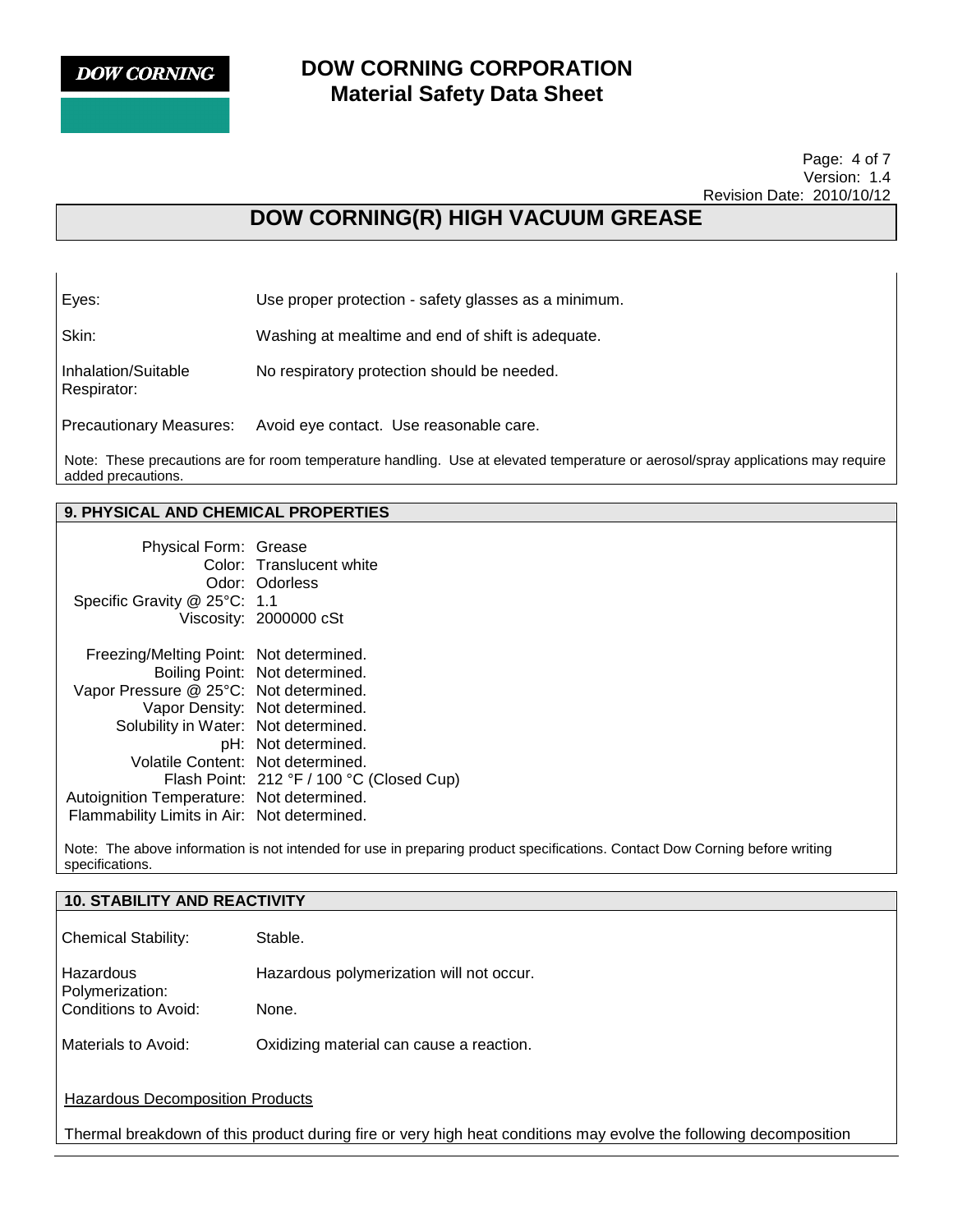

### **DOW CORNING CORPORATION Material Safety Data Sheet**

 Page: 5 of 7 Version: 1.4 Revision Date: 2010/10/12

## **DOW CORNING(R) HIGH VACUUM GREASE**

products: Carbon oxides and traces of incompletely burned carbon compounds. Silicon dioxide. Formaldehyde.

#### **11. TOXICOLOGICAL INFORMATION**

#### **Special Hazard Information on Components**

No known applicable information.

#### **12. ECOLOGICAL INFORMATION**

#### **Environmental Fate and Distribution**

Complete information is not yet available.

#### **Environmental Effects**

Complete information is not yet available.

#### **Fate and Effects in Waste Water Treatment Plants**

Complete information is not yet available.

Ecotoxicity Classification Criteria

| Hazard Parameters (LC50 or EC50)                                                                                                                                                                                                | High       | Medium                   | Low   |
|---------------------------------------------------------------------------------------------------------------------------------------------------------------------------------------------------------------------------------|------------|--------------------------|-------|
| Acute Aquatic Toxicity (mg/L)                                                                                                                                                                                                   | <=1        | l >1 and <=100           | >100  |
| <b>Acute Terrestrial Toxicity</b>                                                                                                                                                                                               | $\leq$ 100 | $\vert$ >100 and <= 2000 | >2000 |
| $\tau$ . The state of the state of the state of the state of the state of the state of the state of the state of the state of the state of the state of the state of the state of the state of the state of the state of the st |            |                          |       |

This table is adapted from "Environmental Toxicology and Risk Assessment", ASTM STP 1179, p.34, 1993.

This table can be used to classify the ecotoxicity of this product when ecotoxicity data is listed above. Please read the other information presented in the section concerning the overall ecological safety of this material.

#### **13. DISPOSAL CONSIDERATIONS**

#### **RCRA Hazard Class (40 CFR 261)**

When a decision is made to discard this material, as received, is it classified as a hazardous waste? No

State or local laws may impose additional regulatory requirements regarding disposal. Call (989) 496-6315, if additional information is required.

#### **14. TRANSPORT INFORMATION**

#### **DOT Road Shipment Information (49 CFR 172.101)**

Not subject to DOT.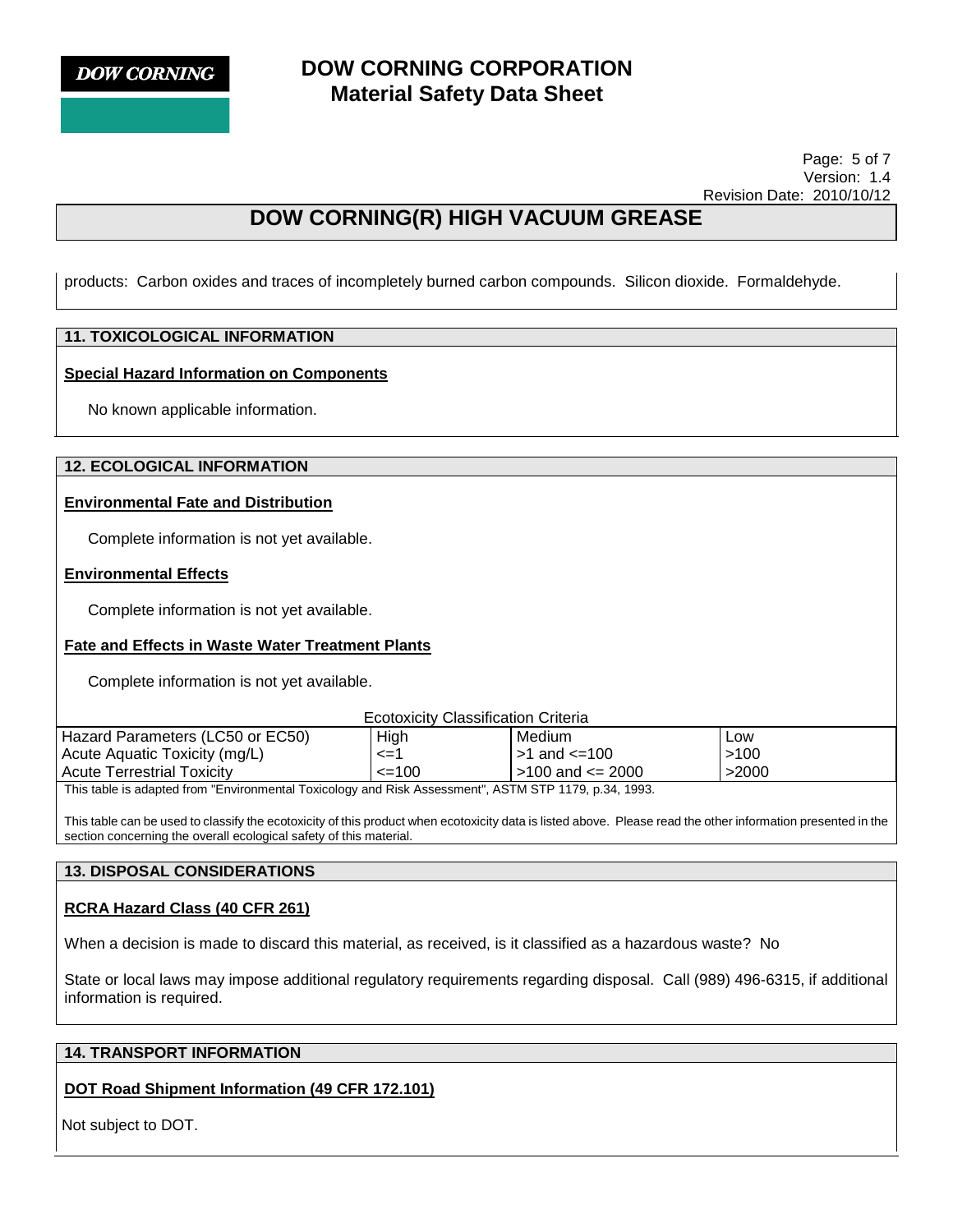

### **DOW CORNING CORPORATION Material Safety Data Sheet**

 Page: 6 of 7 Version: 1.4 Revision Date: 2010/10/12

## **DOW CORNING(R) HIGH VACUUM GREASE**

#### **Ocean Shipment (IMDG)**

Not subject to IMDG code.

#### **Air Shipment (IATA)**

Not subject to IATA regulations.

Call Dow Corning Transportation, (989) 496-8577, if additional information is required.

#### **15. REGULATORY INFORMATION**

Contents of this MSDS comply with the OSHA Hazard Communication Standard 29 CFR 1910.1200.

TSCA Status: All chemical substances in this material are included on or exempted from listing on the TSCA Inventory of Chemical Substances.

#### **EPA SARA Title III Chemical Listings**

**Section 302 Extremely Hazardous Substances (40 CFR 355):**  None.

**Section 304 CERCLA Hazardous Substances (40 CFR 302):**  None.

#### **Section 311/312 Hazard Class (40 CFR 370):**

Acute: No Chronic: No Fire: No Pressure: No Reactive: No

#### **Section 313 Toxic Chemicals (40 CFR 372):**

None present or none present in regulated quantities.

Note: Chemicals are listed under the 313 Toxic Chemicals section only if they meet or exceed a reporting threshold.

#### **Supplemental State Compliance Information**

#### **California**

Warning: This product contains the following chemical(s) listed by the State of California under the Safe Drinking Water and Toxic Enforcement Act of 1986 (Proposition 65) as being known to cause cancer, birth defects or other reproductive harm.

None known.